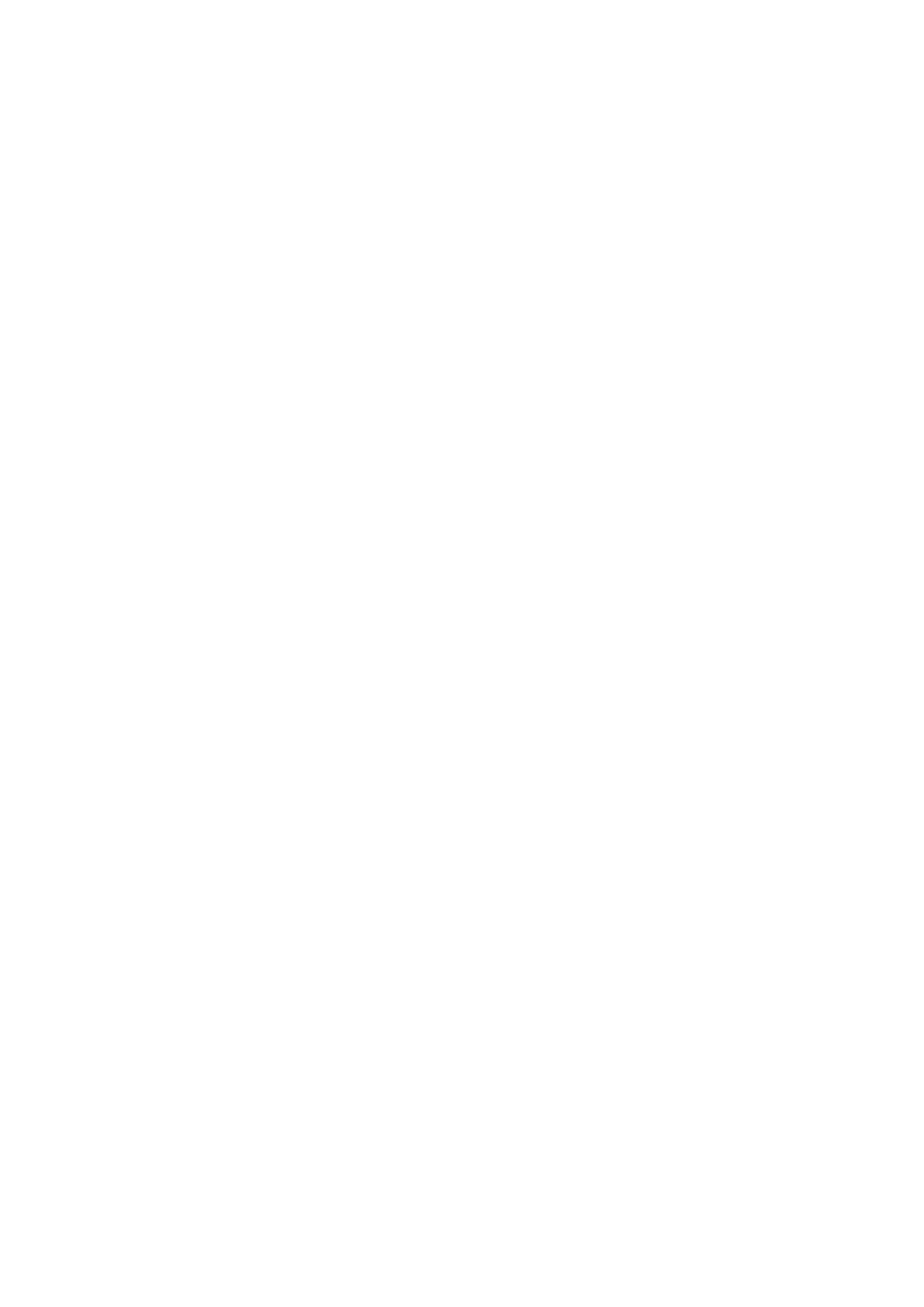## **CONTENTS**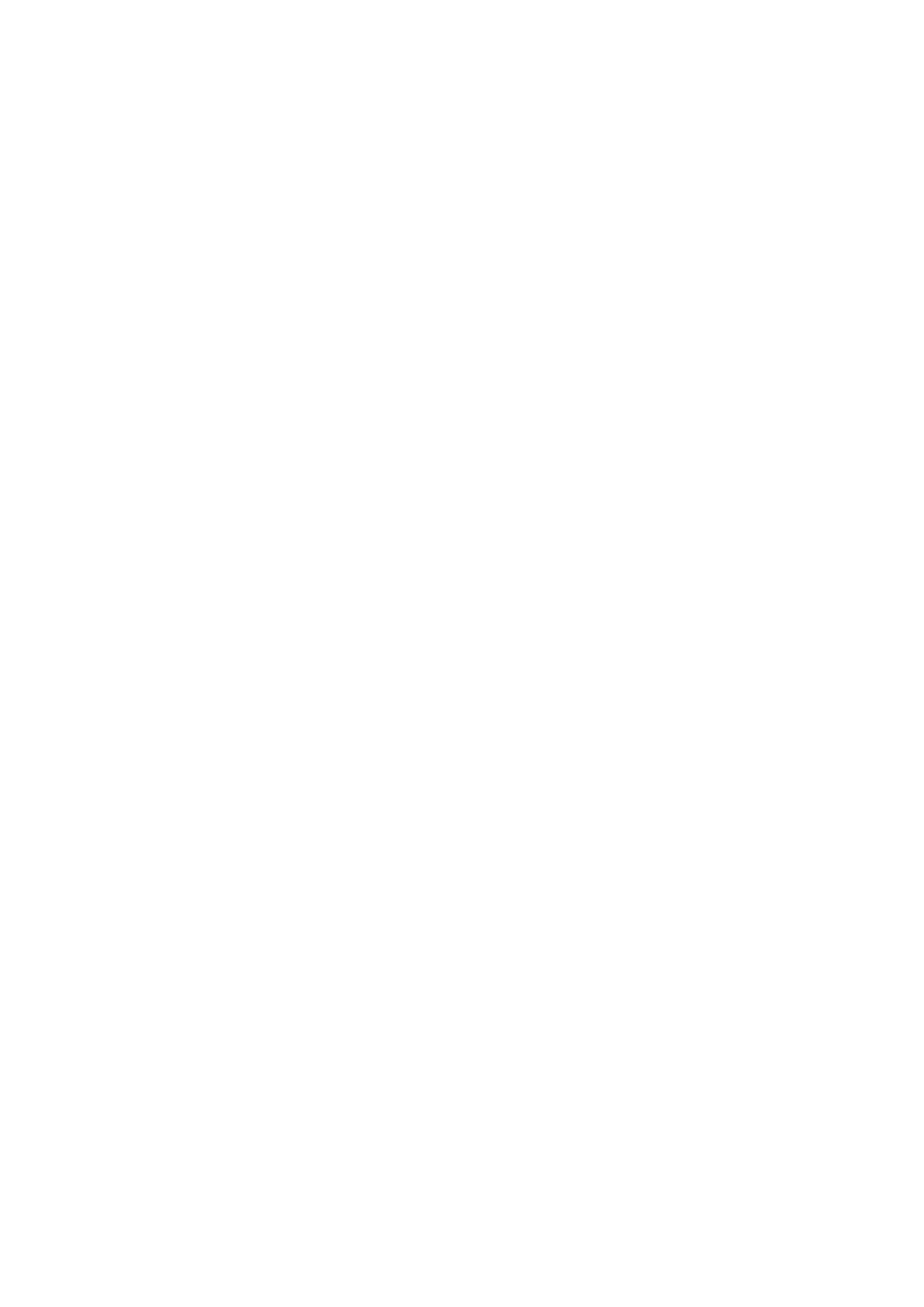## **I.Introduction**

<span id="page-4-0"></span>The Convention on Nuclear Safety requires in Article 8 that each Contracting Party should "establish or designate a regulatory body entrusted with the implementation of the legislative and regulatory framework referred to in Article 7, and provided with adequate authority, competence and financial and human resources to fulfil its assigned responsibilities."

The IAEA safety standards refer to competence, training, human resources and knowledge management, both in IAEA Safety Requirements and in IAEA Safety Guides [1], [2], [3], [4]. The Agency has increased its efforts, guidance and courses in support of the IAEA safety standards, especially in processes relating to training, management of regulatory competence and development of human resources. However, an increasing number of regulatory bodies and Technical Support Organisations (TSOs) are facing challenges for establishing adequate knowledge management programmes and to provide and maintain sufficient and competent human resources to perform their regulatory functions

In 2009 a Steering Committee on Competence of Human Resources for Regulatory Bodies was established in order to share knowledge, experience and to advice the IAEA on Member States' needs and best ways to support their training programmes. In 2013, the SC conducted an analysis of achievements and advised the IAEA to enlarge the scope of work and membership by producing new Terms of Reference and a revised work program. Building on the 5 years of fruitful experience and the results accomplished by the SC, it was decided to rename SC into "Steering Committee on Capacity Building and Knowledge Management for Regulators and Technical Support Organisations". Section II of this document gives a historical background and achievements of the former Steering Committee on Competence of Human Resources for Regulatory Bodies. This section also describes major relevant elements of the international safety framework after the TEPCO Fukushima accident and gives the context for introducing the new Terms of Reference of the Steering Committee on Regulatory Capacity Building and Knowledge Management, described in full detail in Section III.

## **II. Background**

<span id="page-4-1"></span>The Steering Committee on Competence of Human Resources for Regulatory Bodies was established formally in 2009 with the objective to facilitate exchange of knowledge amongst regulatory bodies of countries with NPPs. In 2010, a limited number of Member States considering embarking on a Nuclear Power Programme joined the Steering Committee. In 2012 and 2013 the Steering Committee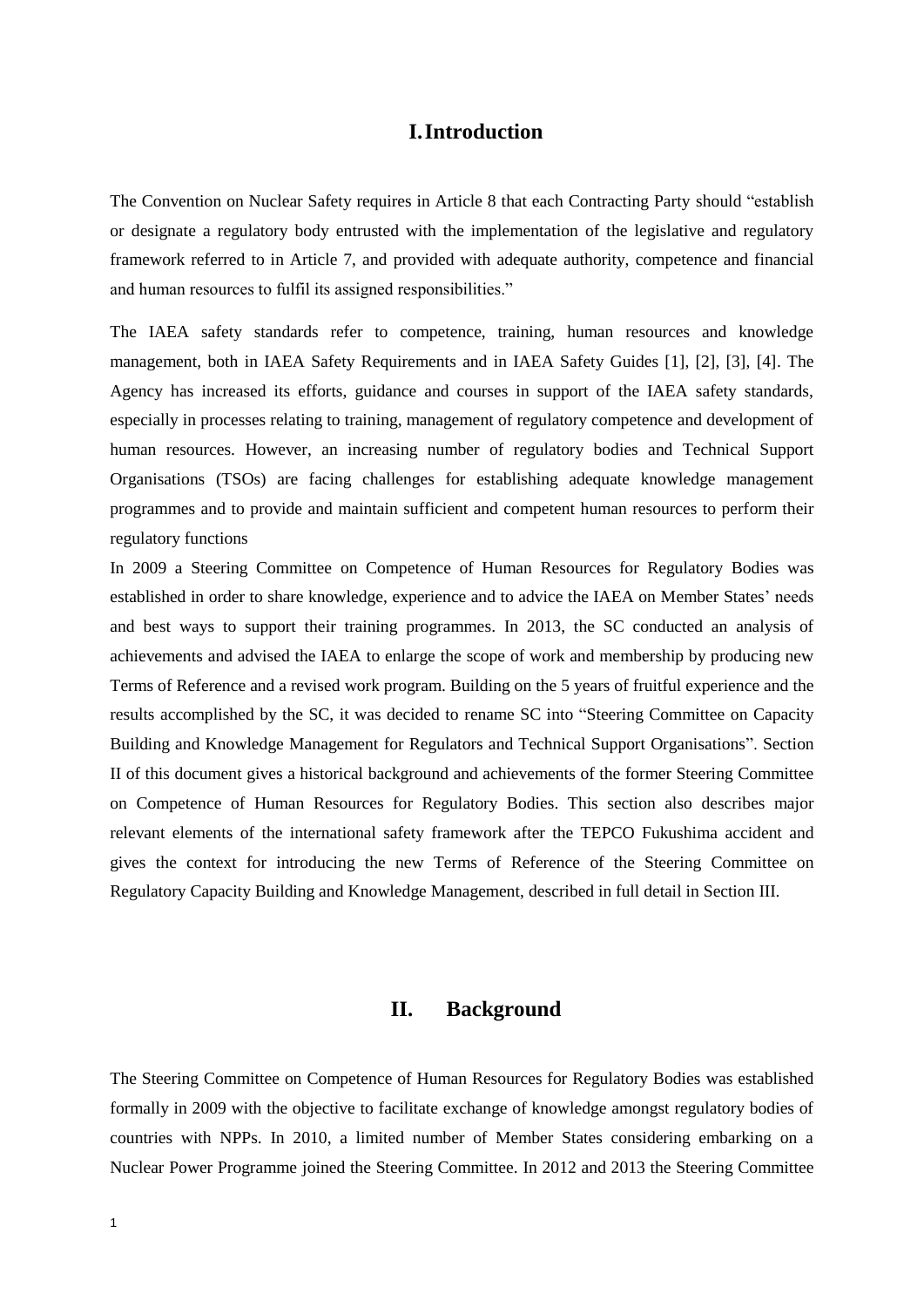has held annual meetings with more than 20 member states, implemented and revised its strategic action plan.

Amongst the achievements of the Steering Committee, the following work can be noted:

- Advice the IAEA in the development and implementation of the Strategic Approach on Education and Training in Nuclear Safety 2013-2020
- Development, revision and update of the Guidelines on Systematic Assessment of Competence Needs (SARCoN), and its associated questionnaires and software based assessment tool
- Research on best systems to ensure and manage regulatory competence. The results are published in Safety Reports Series No. 79 entitled "Managing Regulatory Body Competence".
- Sharing training courses and documentation amongst its members and creating a compilation of websites and internet resources useful for training of regulatory bodies available from the Member States and the IAEA.
- Promoting and giving advice on the IAEA safety standards related to developing, ensuring and managing regulatory competence

In 2013, the  $5<sup>th</sup>$  plenary meeting agreed to review and revise the Terms of Reference of the Steering Committee to expand and re-define the scope of activities, specifically to include lessons learned from the Fukushima nuclear accident, as well as new developments in the field of capacity building with a focus to knowledge management for regulatory bodies.

### <span id="page-5-0"></span>**Nuclear Safety Action Plan and Integrated Concept of Capacity Building**

In 2011, following the TEPCO Fukushima Daiichi nuclear power plant accident, the Agency developed the Action Plan on Nuclear Safety (hereinafter the 'Action Plan'), which was endorsed by the General Conference at its 55th session. Capacity building in Member States is the subject of one of the 12 actions of the Action Plan. The Agency in conjunction with Member States developed an integrated concept for capacity building encompassing its four main pillars: education and training, human resource development, knowledge management and knowledge networks. These four pillars are considered at a governmental level as well as for each of the 'stakeholder' organizations, such as the regulatory body, operating organization, educational institutions and technical support organizations.<sup>1</sup>

\_\_\_\_\_\_\_\_\_\_\_\_\_\_\_\_\_\_\_\_\_\_\_\_\_\_\_\_\_\_\_\_\_\_\_\_\_\_\_\_\_\_\_\_\_\_\_\_\_\_\_\_\_\_\_\_\_\_\_\_\_\_\_\_\_\_\_\_\_\_\_\_\_\_\_

<sup>&</sup>lt;sup>1</sup> [2013/Note 9, Note by the Secretariat, Strategic Approach to Education and Training in Nuclear Safety 2013-2020](http://www-ns.iaea.org/downloads/ni/training/strategy2013-2020.pdf)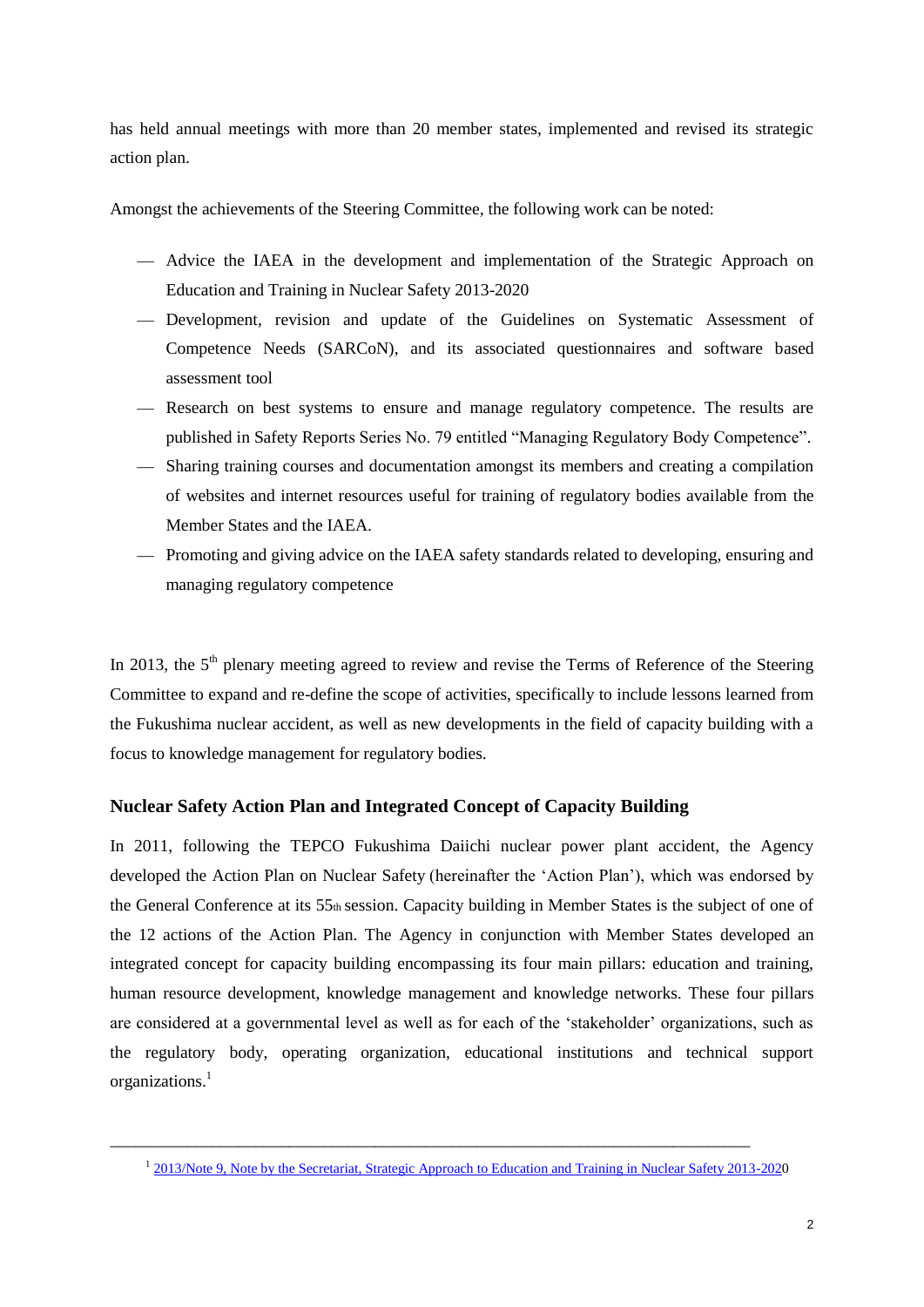A national education and training programme and an adequate management system are essential for sustainable development of sufficient and competent human resources in order to ensure safety in a nuclear power programme.

Knowledge management is another key area of capacity building. For countries embarking on a nuclear power programme, if a significant proportion of education and training activities are outsourced or are sourced from external assistance, it should be ensured that adequate knowledge transfer and ownership are achieved. In Member States with a mature nuclear power programme facing the challenges of an ageing workforce, preservation of knowledge on nuclear safety must be part of both the national and the organizations' strategy for capacity building.

Knowledge networks permit a continuous improvement in safety related knowledge. They strongly support education and training and human resource development, and they give access to lessons learned from experience and facilitate benchmarking activities. Regional projects on education and training, under the umbrella of technical cooperation and extra-budgetary programmes, as well as knowledge networks and regional networks, are essential component

#### <span id="page-6-0"></span>**Strategic Approach to Education and Training in Nuclear Safety 2013-2020**

In 2012, the Secretariat together with the Steering Committee conducted a review of achievements and events for education and training in nuclear safety over the period 2001–2012 and developed a "Strategic Approach to Education and Training in Nuclear Safety, 2013–2020" (hereinafter the 'Strategic Approach').

This Strategic Approach is in line with the Action Plan and complements the "Strategic Approach to Education and Training in the area of Radiation, Transport and Waste Safety, 2010–2020". It also supports the implementation of the IAEA Medium Term Strategy 2012–2017.

#### <span id="page-6-1"></span>**Global Nuclear Safety and Security Network (GNSSN)**

The Global Nuclear Safety and Security Network (GNSSN) is one of the elements of the Global Nuclear Safety and Security Framework (GNSSF), related to the sharing of information and knowledge among the global expert community. The GNSSN was set up with the aim of ensuring that critical knowledge, experience, and lessons learned about nuclear safety and security are exchanged as broadly as they need to be. Within the GNSSN the International Regulatory Network (RegNet) enables cooperation and the sharing of information among regulatory bodies. The Steering Committee has been an important part of and support to these safety networks.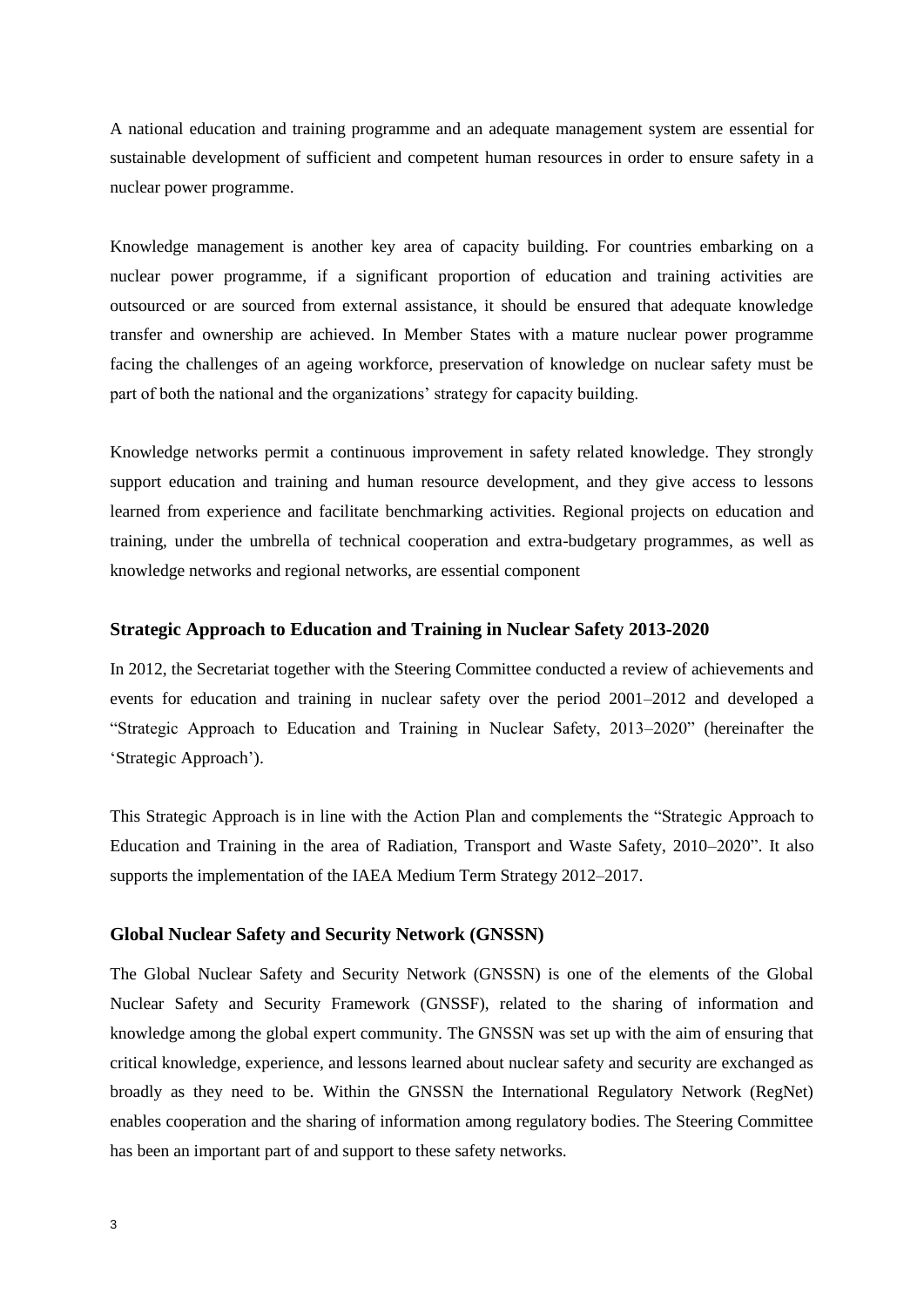## **III. Terms of Reference**

#### <span id="page-7-1"></span><span id="page-7-0"></span>**1. Vision**

The vision of the Committee is that "adequate policies and strategies for providing organizational capacity and adequate knowledge management are in place in Member States to ensure and enhance safety and safety culture through adequate competence and effectiveness of nuclear regulatory bodies and technical support organisations, consistent with the IAEA Safety Standards."

### <span id="page-7-2"></span>**2. Mission**

- 1. To advise the IAEA on how it could best assist Member States to develop, implement, maintain and strengthen capacity building and knowledge management for regulatory bodies and TSOs.
- 2. To act as a forum for exchanging information and experience on capacity building and knowledge management.
- 3. To advise and to promote the implementation of the Strategic Approach to Education and Training in Nuclear Safety 2013-2020.

### <span id="page-7-3"></span>**3. Scope and Activities**

- 1. To support the development and implementation of capacity building, specifically covering:
	- a. Education and Training
	- b. Human Resources Development
	- c. Knowledge Management
	- d. Knowledge Networks
- 2. To provide the Global Nuclear Safety and Security Network (GNSSN) with recommendations in the area of capacity building and knowledge management.
- 3. To develop guidance and share good practices in knowledge management, similarly to what was done for competence management.
- 4. To continue to advise on competence management systems for regulatory bodies and TSOs in line with Safety Reports Series No. 79 on Managing Regulatory Body Competence and to promote the use of the SARCoN methodology and tool.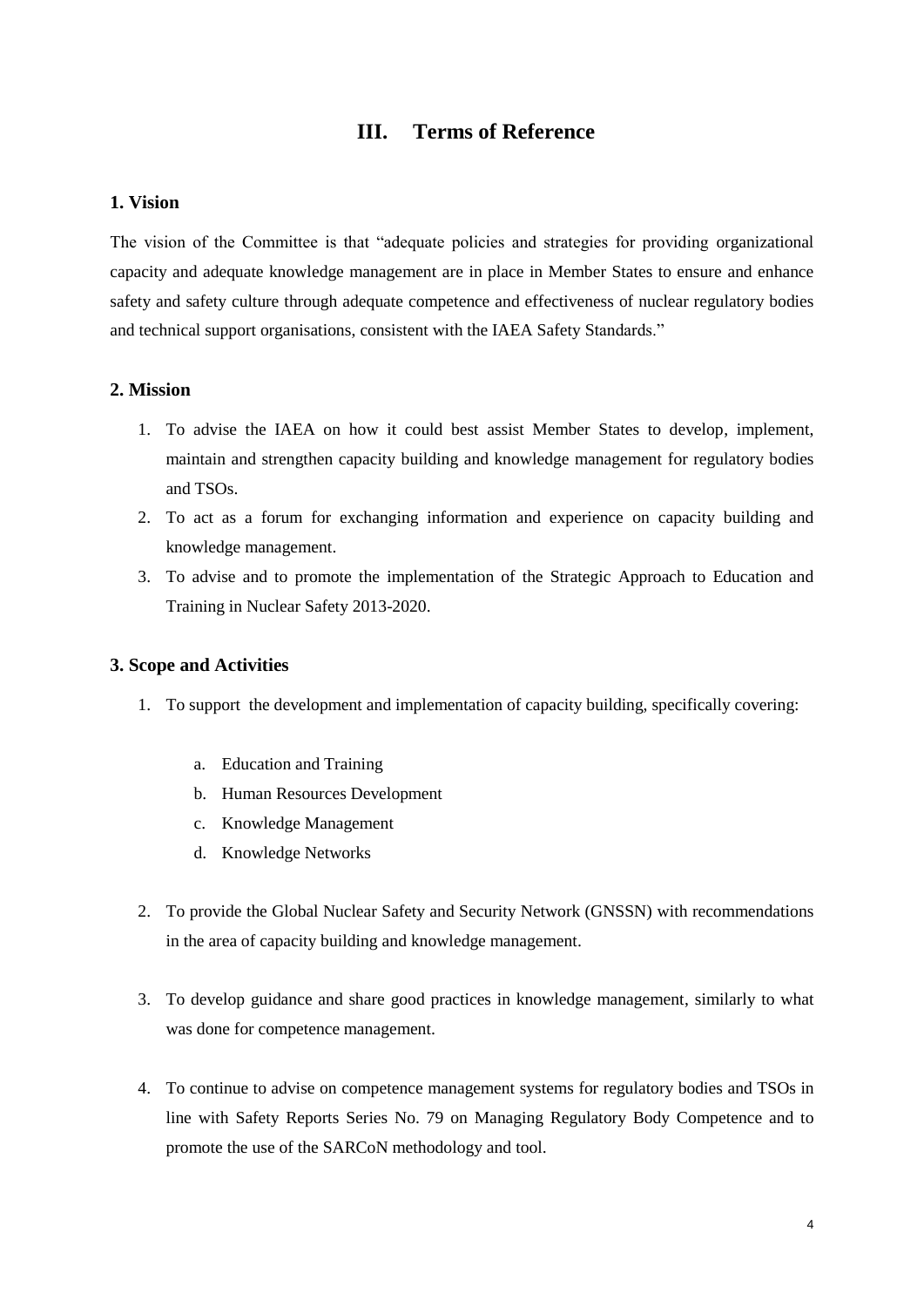- 5. To maintain the dedicated web space of the SC for sharing and exchanging information on resources and events relevant to its work program.
- 6. To promote exchange of experience amongst regional regulatory networks in respect of capacity building and knowledge management.
- 7. To incorporate the outcomes of the Committee's work into the development of IAEA Safety Standards.

### <span id="page-8-0"></span>**4. Structure and Functions**

### <span id="page-8-1"></span>**4.1. Committee**

#### **4.1.1. Composition**

The Steering Committee shall be composed of representatives who have — or are seeking to gain experience of work in regulatory bodies or TSOs, and who come from Member States with an established nuclear power programme or an interest in embarking on such a programme.

The Steering Committee encourages representation from regional networks of regulators and TSOs.

The Steering Committee recognises the valuable contribution made by relevant education and training organisations. Their representatives are welcome to attend SC events as observers, and also to present relevant information of interest to the SC.

In a similar manner, representatives from international and regional organisations such as the European Commission and Nuclear Energy Agency who have an interest in the work of the Steering Committee are invited to attend SC events as observers, and to make presentations.

### **4.1.2. Meetings and Working Methods**

A plenary meeting will be held once a year, over the course of one week. The venue and date will be decided by the Steering Committee.

During the plenary meetings, members are expected to provide information of interest to the Committee, including updates on activities relevant to the scope and activities of the Steering Committee and to report on the implementation of the Strategic Approach to Education and Training in Nuclear Safety 2013-2020 as appropriate.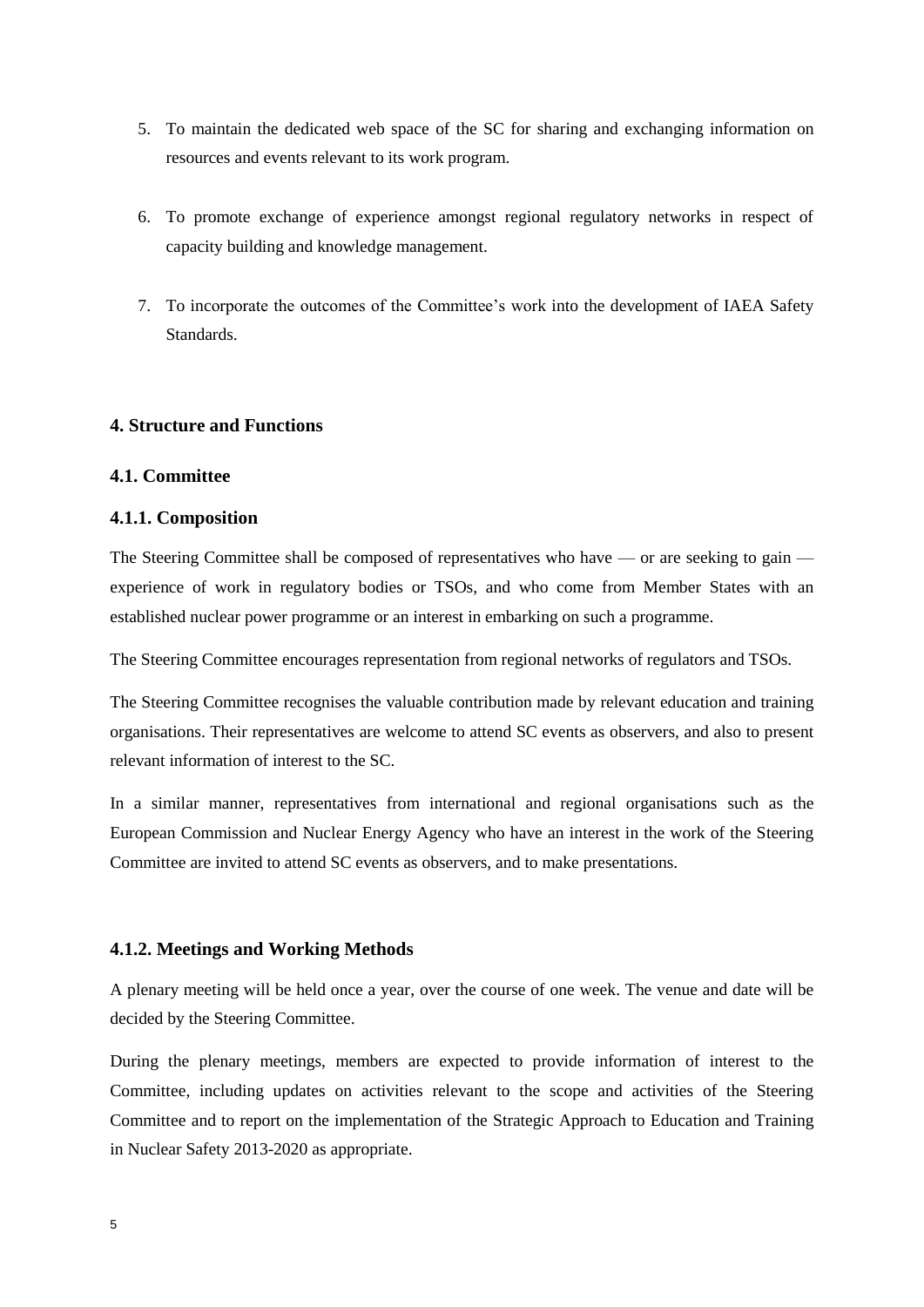#### **4.1.3. Output**

At the end of each plenary meeting the following should be produced:

- Conclusions of the meeting and meeting report
- Work program for the following year including a follow-up of implementation of actions agreed to at prior meetings
- If necessary, and upon recommendation by the plenary meeting, task forces dealing with specific issues may be set up. Each task force will have a leader who will report to the Bureau on the progress of its work

#### <span id="page-9-0"></span>**4.2. Chairmanship**

The Steering Committee shall have a Chairperson and a Co-chair.

The Chairperson is responsible for leading the plenary meetings of the Committee.

The Co-chair is responsible for co-chairing and deputising for the Chairperson as appropriate.

#### <span id="page-9-1"></span>**4.3. Bureau**

The Bureau will consist of a limited group of Steering Committee members (approximately five), including the Chairperson and/or the Co-chair, who have agreed to contribute to the work of the SC on a free and voluntary basis.

The Bureau, together with the IAEA Secretariat, is responsible for:

- Preparing the work program and planning of the meetings
- Ensuring the implementation of actions between meetings
- Assessing the effectiveness and efficiency of the working methods and results.

The Bureau will meet at least once between plenary meetings in order to progress the implementation of actions under the work program, to assess the working methods and results, and to prepare the agenda for the next plenary meeting.

In order to accomplish the objectives of the Committee, an evaluation of the effectiveness and efficiency of the working methods will be conducted periodically under the responsibility of the Bureau, which may submit for the Committee's consideration proposals for changes to the working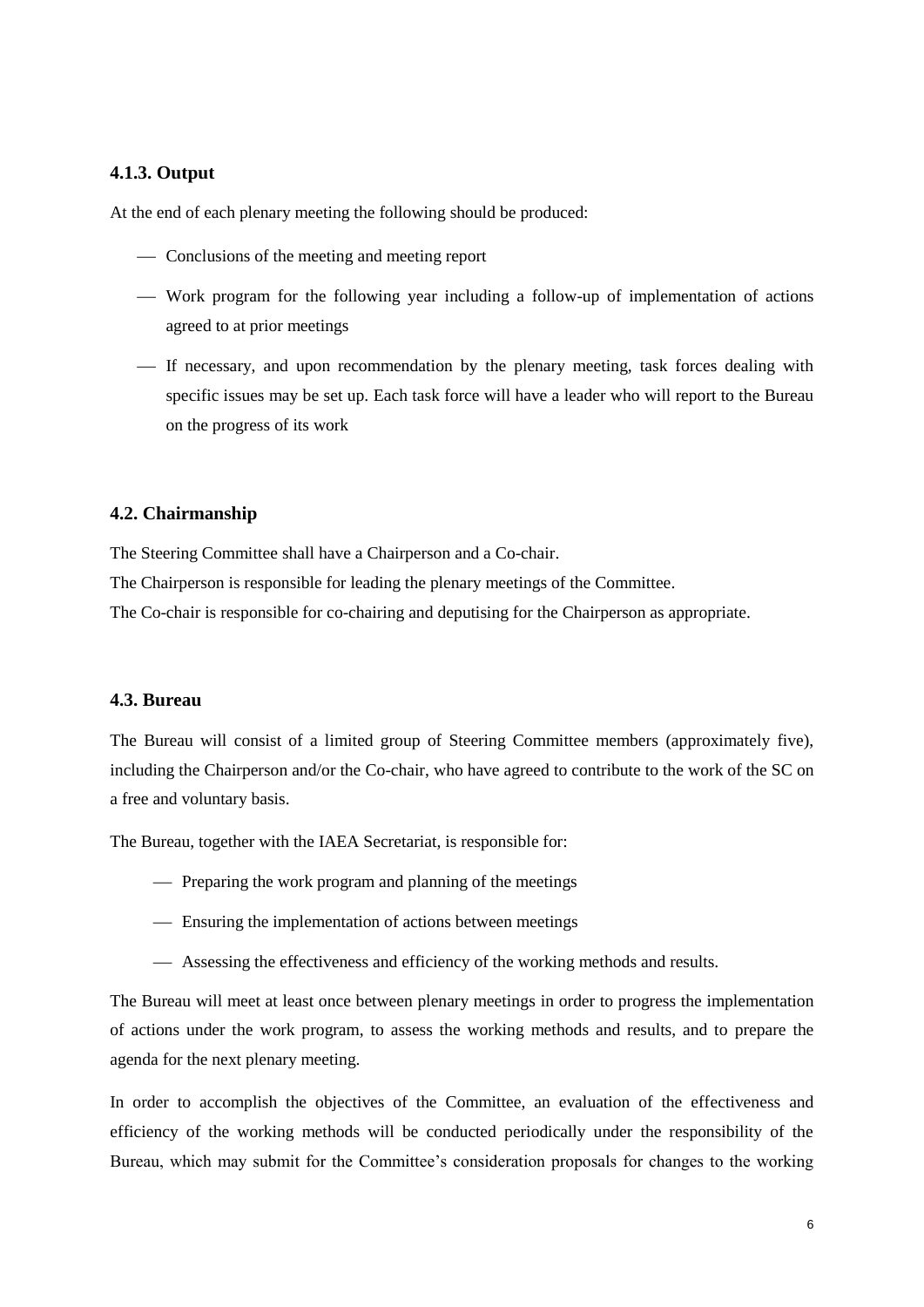methods as a result of such evaluations. The Bureau will also conduct an evaluation of the implementation of the work program and report thereon to the Committee.

#### <span id="page-10-0"></span>**4.4. IAEA Secretariat**

The Department of Nuclear Safety and Security will provide a technical officer who will serve as Scientific Secretary for the meetings of the Bureau, as well as for the plenary meetings.

The Scientific Secretary will report on any IAEA development of interest for the group, including events, conclusions from Technical Meetings and new material useful for training. The Scientific Secretary will coordinate activities internally with other IAEA Divisions/Departments.

The Scientific Secretary will also support the Chairmanship and the Bureau in the elaboration of the work program and the planning of meetings, as well as in following up on the implementation of actions and assessing the working methods and results.